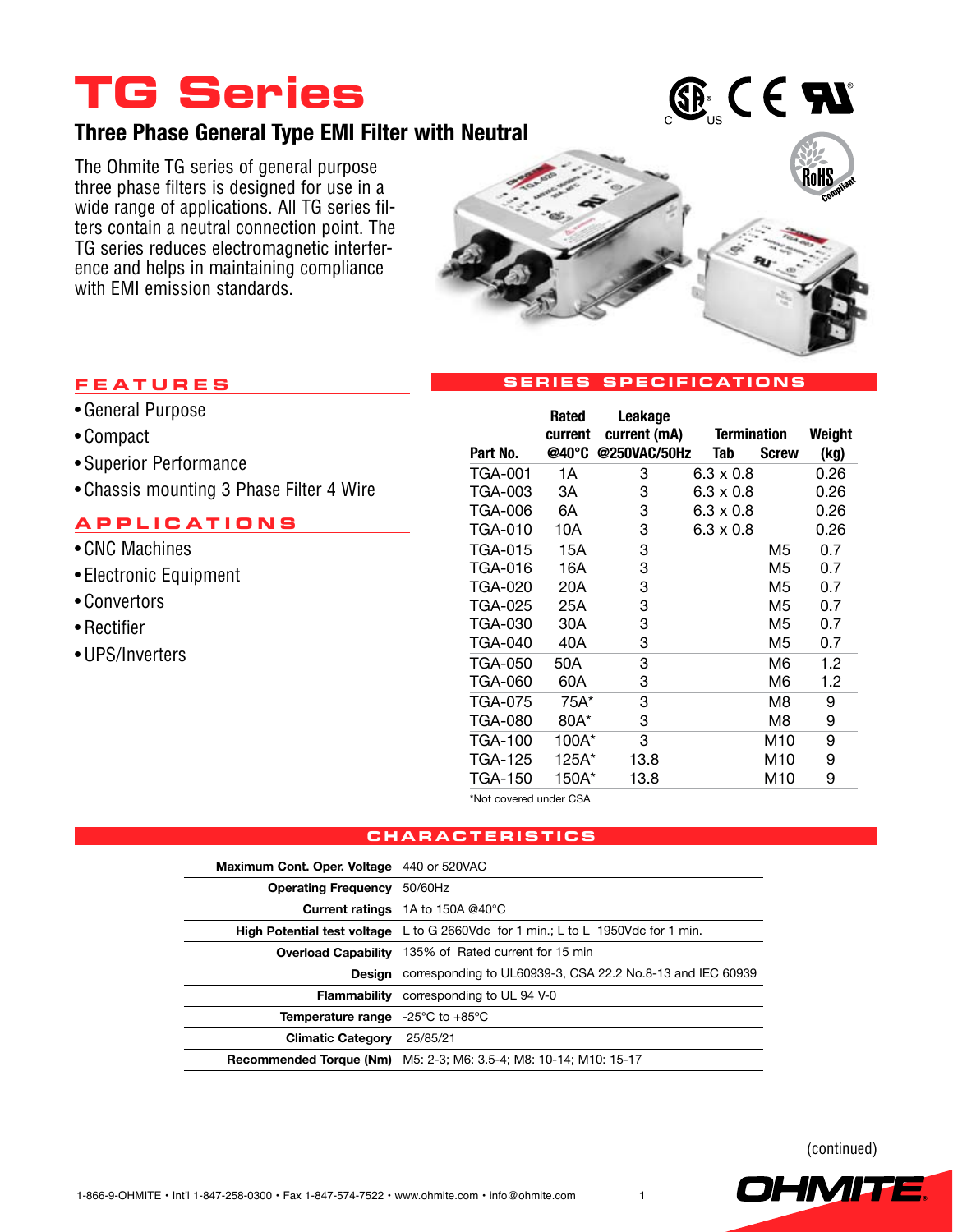# **TG Series**

## **Three Phase General Type EMI Filter with Neutral**



#### **i n s e r t ion lo ss**